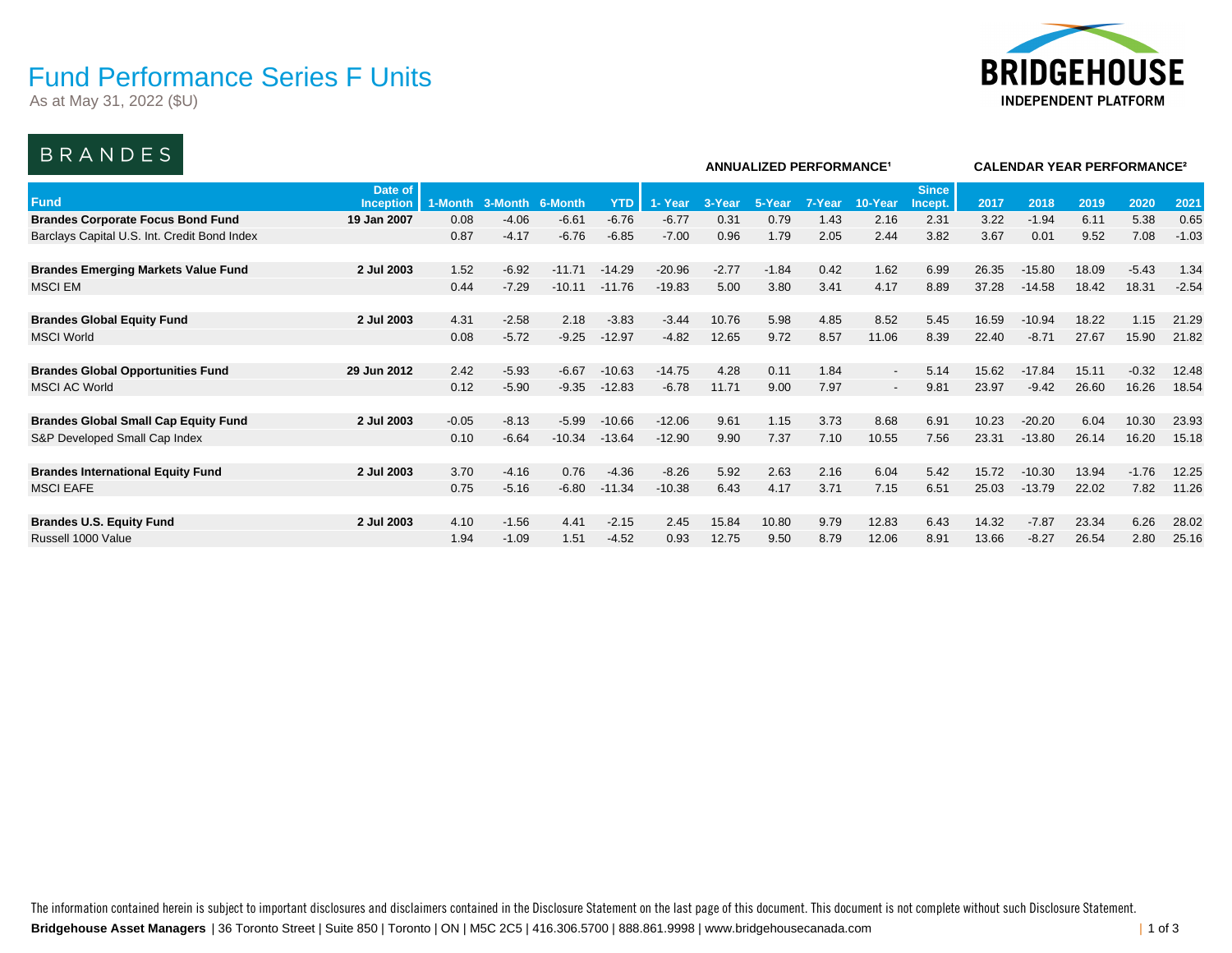# **BRIDGEHOUSE INDEPENDENT PLATFORM**

## Fund Performance Series F Units

As at May 31, 2022 (\$U)

 $\sim$   $\sim$   $\sim$ 

| <b>PARTNERS</b>                                       |                                              |      |         | ANNUALIZED PERFORMANCE <sup>1</sup> |          |          | <b>CALENDAR YEAR PERFORMANCE<sup>2</sup></b> |                          |                          |                                                  |              |                          |                          |                          |         |       |
|-------------------------------------------------------|----------------------------------------------|------|---------|-------------------------------------|----------|----------|----------------------------------------------|--------------------------|--------------------------|--------------------------------------------------|--------------|--------------------------|--------------------------|--------------------------|---------|-------|
| <b>Fund</b>                                           | Date of<br>Inception 1-Month 3-Month 6-Month |      |         |                                     |          |          |                                              |                          |                          | YTD 1- Year 3-Year 5-Year 7-Year 10-Year Incept. | <b>Since</b> | 2017                     | 2018                     | 2019                     | 2020    | 2021  |
| <b>GQG Partners Global Quality Equity Fund</b>        | 1 Dec 2020                                   | 3.40 | 4.53    | 6.54                                | 4.09     | 10.26    | $\overline{\phantom{0}}$                     | $\overline{\phantom{a}}$ | $\sim$                   | $\overline{\phantom{a}}$                         | 13.47        | $\overline{\phantom{0}}$ | $\overline{\phantom{a}}$ | $\overline{\phantom{a}}$ | $-0.03$ | 16.14 |
| MSCI AC World Net                                     |                                              | 0.12 | $-5.90$ | $-9.35$                             | $-12.83$ | $-6.78$  | $\overline{\phantom{0}}$                     | $\sim$                   | $\overline{\phantom{a}}$ | $\overline{\phantom{a}}$                         | 5.35         | $\overline{\phantom{0}}$ | $\overline{\phantom{a}}$ | $\overline{\phantom{a}}$ | 4.64    | 18.54 |
|                                                       |                                              |      |         |                                     |          |          |                                              |                          |                          |                                                  |              |                          |                          |                          |         |       |
| <b>GQG Partners International Quality Equity Fund</b> | 1 Dec 2020                                   | 4.13 | 1.89    | 2.71                                | $-2.46$  | $-1.48$  | $\sim$                                       | $\sim$                   | $\sim$                   | $\overline{a}$                                   | 7.99         | $\sim$                   | $\overline{\phantom{a}}$ | $\overline{\phantom{a}}$ | 2.28    | 12.47 |
| MSCI AC World ex US Net                               |                                              | 0.72 | $-5.46$ | $-7.05$                             | $-10.74$ | $-12.41$ | $\overline{\phantom{0}}$                     | $\sim$                   | $\overline{\phantom{a}}$ | $\overline{\phantom{a}}$                         | 9.64         | $\overline{\phantom{a}}$ | $\overline{\phantom{a}}$ | $\overline{\phantom{a}}$ | 5.41    | 7.83  |
|                                                       |                                              |      |         |                                     |          |          |                                              |                          |                          |                                                  |              |                          |                          |                          |         |       |



| ASSET MANAGEMENT                                     |                             |         |                         | <b>ANNUALIZED PERFORMANCE<sup>1</sup></b> |            | <b>CALENDAR YEAR PERFORMANCE<sup>2</sup></b> |                          |                          |                          |                          |                         |                          |                          |                          |       |       |
|------------------------------------------------------|-----------------------------|---------|-------------------------|-------------------------------------------|------------|----------------------------------------------|--------------------------|--------------------------|--------------------------|--------------------------|-------------------------|--------------------------|--------------------------|--------------------------|-------|-------|
| <b>Fund</b>                                          | Date of<br><b>Inception</b> |         | 1-Month 3-Month 6-Month |                                           | <b>YTD</b> | 1- Year                                      | 3-Year                   | ' 5-Year                 | Z-Year⊿                  | 10-Year                  | <b>Since</b><br>Incept. | 2017                     | 2018                     | 2019                     | 2020  | 2021  |
| <b>Lazard Global Compounders Fund</b>                | 9 May 2016                  | $-1.00$ | $-6.95$                 | $-16.28$                                  | $-18.60$   | $-8.58$                                      | 12.34                    | 10.55                    | $\overline{\phantom{a}}$ | $\overline{\phantom{0}}$ | 11.56                   | 25.43                    | $-10.06$                 | 32.71                    | 23.21 | 23.05 |
| <b>MSCI AC World</b>                                 |                             | 0.12    | $-5.90$                 | $-9.35$                                   | $-12.83$   | $-6.78$                                      | 11.71                    | 9.00                     | $\overline{\phantom{a}}$ | $\sim$                   | 10.66                   | 23.97                    | $-9.42$                  | 26.60                    | 16.26 | 18.54 |
|                                                      |                             |         |                         |                                           |            |                                              |                          |                          |                          |                          |                         |                          |                          |                          |       |       |
| <b>Lazard International Compounders Fund</b>         | 2 Jul 2020                  | $-0.10$ | $-6.54$                 | $-13.29$                                  | $-15.90$   | $-15.81$                                     | $\overline{\phantom{0}}$ | $\overline{\phantom{a}}$ | $\overline{\phantom{a}}$ | $\overline{\phantom{a}}$ | 7.79                    | $\overline{\phantom{0}}$ | $\overline{\phantom{a}}$ | $\overline{\phantom{a}}$ | 24.08 | 10.62 |
| MSCI AC World ex US Net                              |                             | 0.72    | $-5.46$                 | $-7.05$                                   | $-10.74$   | $-12.41$                                     | $\overline{\phantom{a}}$ | $\overline{\phantom{a}}$ |                          | $\overline{\phantom{a}}$ | 9.64                    | $\overline{\phantom{a}}$ | $\overline{\phantom{a}}$ | $\sim$                   | 5.41  | 7.83  |
|                                                      |                             |         |                         |                                           |            |                                              |                          |                          |                          |                          |                         |                          |                          |                          |       |       |
| Lazard Global Balanced Income Fund                   | 4 Nov 2014                  | 0.75    | $-5.67$                 | $-7.31$                                   | $-10.25$   | $-6.84$                                      | 4.43                     | 4.16                     | 3.18                     | $\sim$                   | 2.68                    | 18.90                    | $-8.15$                  | 16.83                    | 5.05  | 9.93  |
| Lazard Global Balanced Income Benchmark <sup>3</sup> |                             | 0.20    | $-6.97$                 | $-10.20$                                  | $-11.90$   | $-9.93$                                      | 5.24                     | 4.72                     | 4.63                     | $\sim$                   | 4.41                    | 15.43                    | $-5.17$                  | 16.57                    | 13.36 | 6.43  |
|                                                      |                             |         |                         |                                           |            |                                              |                          |                          |                          |                          |                         |                          |                          |                          |       |       |
| <b>Lazard Defensive Global Dividend Fund</b>         | 22 May 2020                 | 0.13    | $-0.32$                 | 1.87                                      | $-4.63$    | 2.77                                         | $\overline{\phantom{0}}$ | $\overline{\phantom{0}}$ | $\overline{\phantom{a}}$ | $\overline{\phantom{a}}$ | 11.96                   | $\overline{\phantom{0}}$ | $\overline{\phantom{a}}$ | $\overline{\phantom{a}}$ | 11.56 | 18.19 |
| <b>MSCI World</b>                                    |                             | 0.08    | $-5.72$                 | $-9.25$                                   | $-12.97$   | $-4.82$                                      | $\overline{\phantom{0}}$ |                          |                          | $\overline{\phantom{a}}$ | 17.78                   |                          |                          | $\overline{\phantom{a}}$ | 26.08 | 21.82 |
|                                                      |                             |         |                         |                                           |            |                                              |                          |                          |                          |                          |                         |                          |                          |                          |       |       |